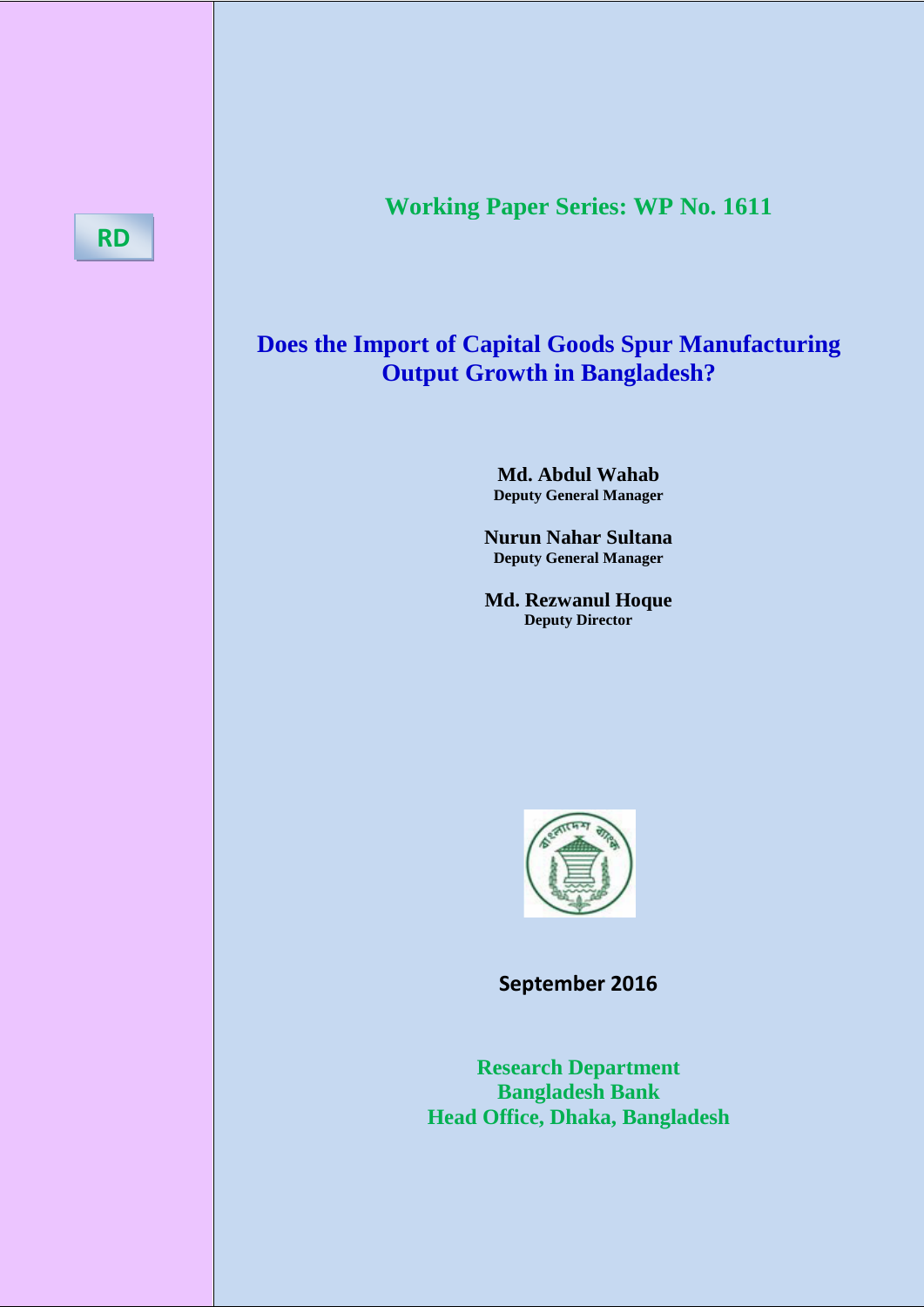## **Does the Import of Capital Goods Spur Manufacturing Output Growth in Bangladesh?**

Md. Abdul Wahab<sup>\*</sup> Nurun Nahar Sultana Md. Rezwanul Hoque

#### **Abstract**

Given the importance of manufacturing output growth in Bangladesh, this paper examines the relationship between capital goods imports and manufacturing output growth using annual data over the liberalized period FY1985-FY2014. Employing the Johansen cointegration method and vector error correction (VEC) techniques, this work finds a strong long run positive relationship between capital goods imports and manufacturing output growth in Bangladesh. The findings explore that imports of capital goods greatly promote manufacturing output growth in the long run, but this relationship does not hold in the short run. The possible interpretation stands out that capital goods take a fair amount of time to make the production process begin. Our results provide a set of policy recommendations to promote international trade as well as financial liberalization to enforce imports of capital goods to encourage private investment in Bangladesh.

JEL Classification: F31; O14; F41; C32

**.** 

Keywords: Imports; capital goods; manufacturing output; cointegration

<sup>\*</sup> The Authors, Md. Abdul Wahab and Nurun Nahar Sultana are Deputy General Manager, and Md. Rezwanul Hoque is Deputy Director of Research Department, Bangladesh Bank (central bank of Bangladesh). The authors gratefully acknowledge the guidance of Anupam Das and Khawaja Mamun. The authors are also thankful to Biru Paksha Paul and Md. Akhtaruzzaman for their valuable comments. The views expressed in this paper are those of the authors' own and do not necessarily reflect those of Bangladesh Bank and the Government of Bangladesh. Any comment or suggestion will be welcome to mabdul.wahab@bb.org.bd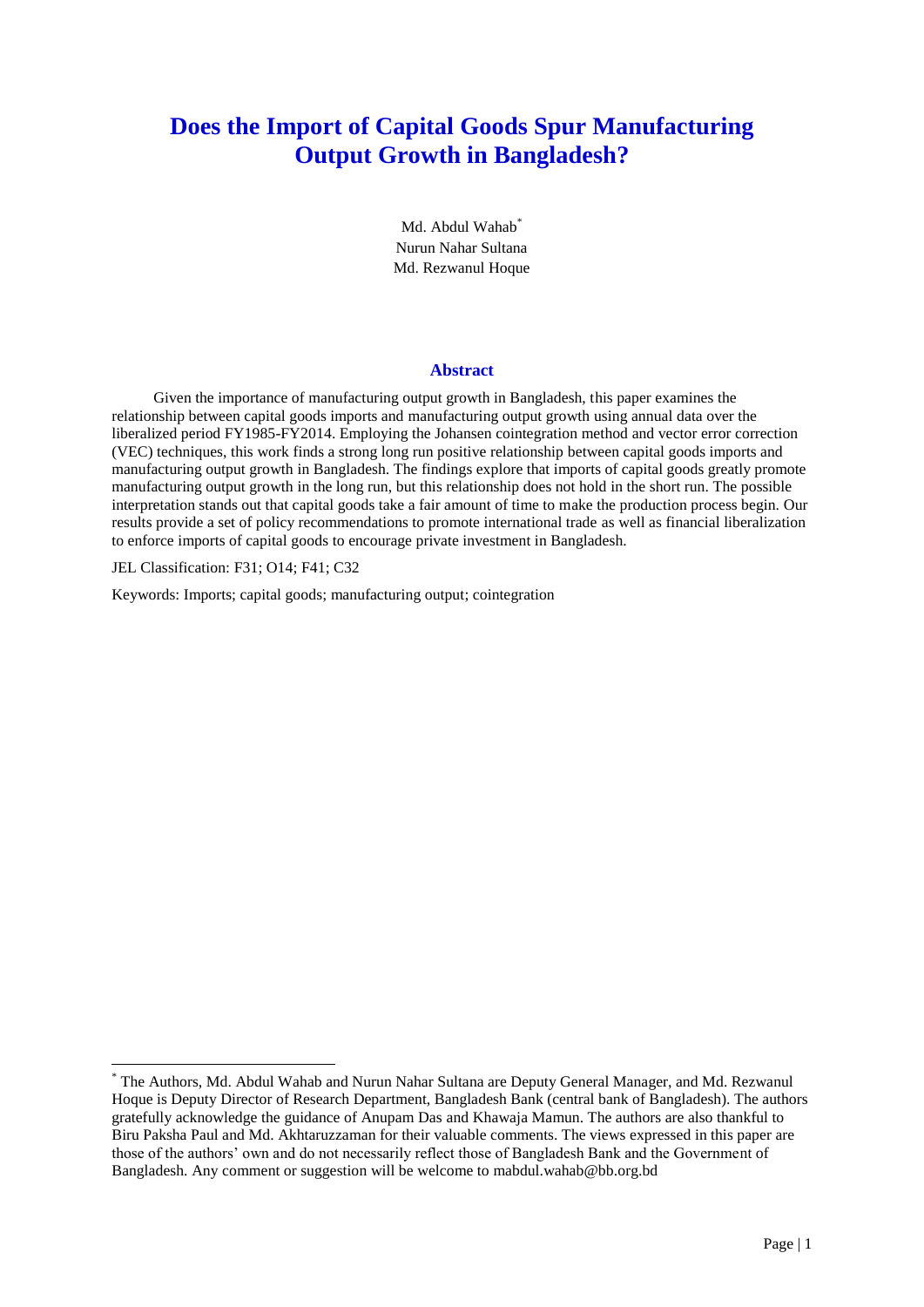## **1. Introduction**

Capital accumulation and export promotion policies in emerging economies in Asia and Latin America contribute the economies to grow fast through industrialization process. The processes speed up by importing capital goods. Long-run growth process in China is mostly explained by capital goods imports (Herrerias and Orts, 2013). The development of imports of technologically improved capital goods started in the mid '60 through reforms of the Chinese economy. In Taiwan, after the lifting of Martial Law in 1987 reforms program initiated through Taiwan-Japan-US trade nexus that has changed the scenario into import-led growth of the economy of Taiwan (Hsiao, S.T., Frank and Hsiao, M. W., 2014). Zang and Mark (2011) explore bidirectional causality between capital goods imports and economic growth for both Korea and Japan. Similar evidence observes for India, Malaysia, Thailand and Singapore. This scenario has triggered a question: how do the imports of capital goods effect manufacturing output growth in Bangladesh?

Bangladesh economy started to shift polices from an anti-export bias to an export promotion one since the late '70s; major macroeconomic reforms were undertaken vigorously during the '80s and continued afterwards (Bhattacharya and Titumir, 2001). With the advantage of trade liberalization, the Bangladesh economy started to grow rapidly since the early '90s and became one of the South Asian "*tiger-case*" economies (Paul, 2011). With an average annual growth rate of 6 percent, the overall performance of the manufacturing sector improved in the '90s. This is largely dominated by large manufacturing industries. The share of manufacturing sector in GDP increased from 11.6 percent in the '80s to around 15 percent in the '90s (MoP, 2011). It registered at 19 percent of the total GDP in FY14 that recorded around 9 percent annual growth.

The growth of manufacturing output sped up export growth, which reached from 8.5 percent in the '80s to 16 percent in the following decade. Moreover, manufacturing products held the lion share of total export that jumped from 65 percent in FY85 to 87 percent in FY99. Notwithstanding that it recorded almost 96 percent in FY14. Nevertheless, the Bangladesh economy got a momentum during the '90s and achieved a modest growth rate of 4.8 percent during that period (MoF, 2003 and 2015). The GDP growth rate crossed 6 percent mark in FY04 and continued until recently even though the recent past global financial crisis (GFC) of 2008 adversely affected most of the developed and developing economies (IMF, 2014).

While capital goods are used as a proxy to measure for investment occurring in the industrial sector, Bangladesh is not a major producer of capital goods, rather depends heavily on imported capital machinery and equipment (Bhattacharya and Titumir, 2001; MoC, 2012). Strong macroeconomic performances along with significant policy changes such as reducing tariff, non-tariff barriers, and tariff rates encouraged such imports that contributed to the growth of manufacturing output of domestic industries over the last two decades. Consequently, GDP growth rate increased. Figure-1 illustrates the movements of GDP and manufacturing output growth in Bangladesh since its independence. Since the '90s, while growth in the manufacturing sector moves consistently with GDP growth, its contribution to GDP becomes larger. This indication has a significant importance of the manufacturing sector on economic growth in Bangladesh.

On this milieu, we attempt to investigate relationship between capital goods imports and manufacturing output growth for Bangladesh economy. We present a synthesis of cointegration to unveil the long-run relationship between manufacturing output and capital goods imports. We also analyze short-run dynamics among the variables. To preview the results, we find a long-run positive relationship between manufacturing output and imported capital goods where capital goods imports significantly promote manufacturing output. However, there does not have any relationship between the variables in the short run. The findings of this study will contribute to the literature of Bangladesh economy by providing new evidence on the role of capital goods imports in producing manufacturing goods that meets domestic demand as well as accelerates exports of the country.

The rest of the paper is organized in the following manner: a brief overview on the imports of Bangladesh by major sector is illustrated in Section 2. Literature review is discussed in Section 3. Section 4 provides the description of the variables considered and the methodology we used.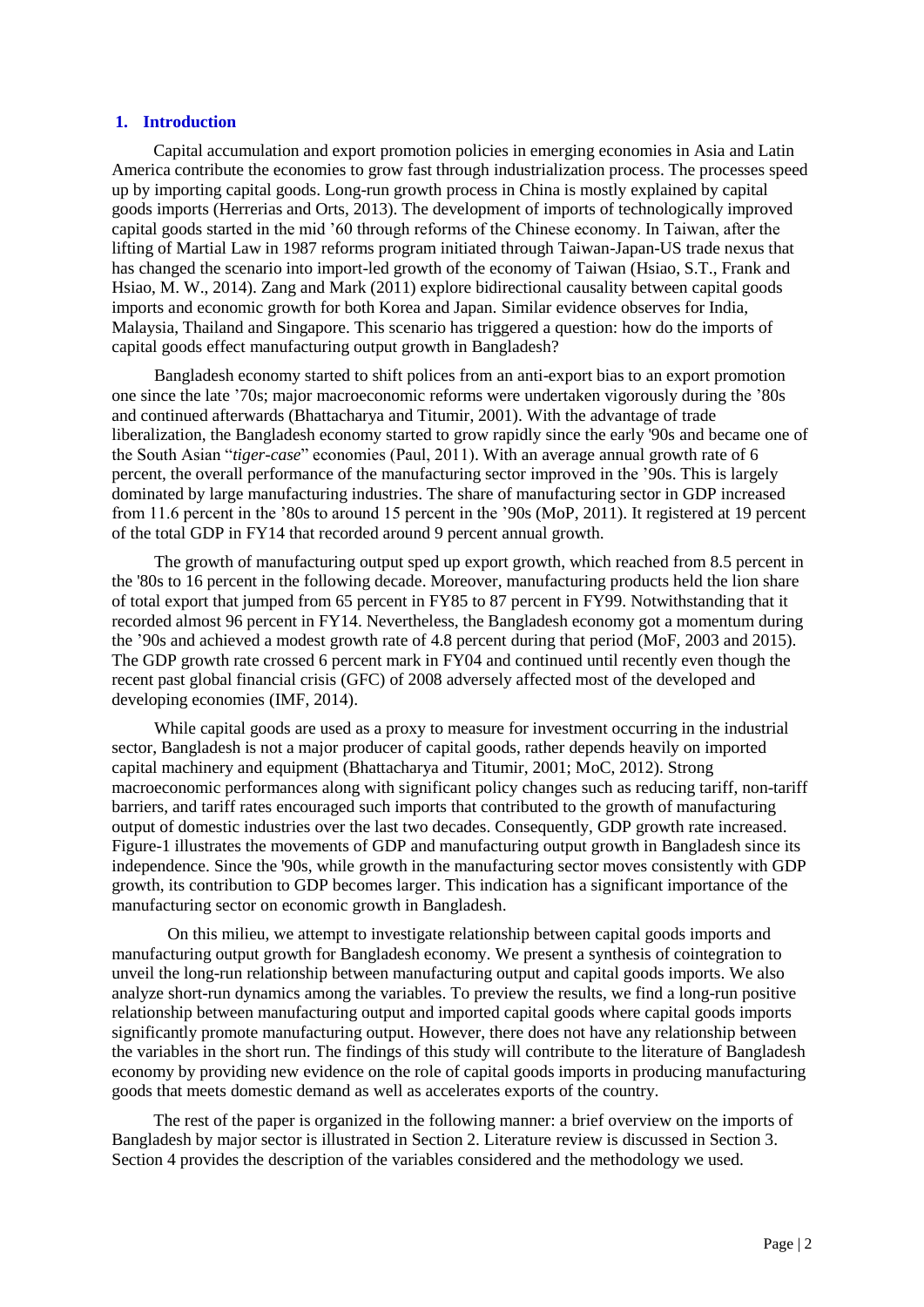Estimating results of the cointegration and vector error correction model (VECM) are discussed in Section 5. Finally, conclusion is drawn in Section 6.



Figure 1: Historical trends of annual GDP growth rate in Bangladesh: FY72-FY14

Source: Bangladesh Bureau of Statistics (BBS), 2015.

#### **2. Imports of Bangladesh by Major Commodities**

It is well recognized that imports of capital goods and industrial raw materials have significant effects in domestic production process. Following that in Bangladesh capital goods imports experienced upward trend since '80s. Capital goods imports witnessed an acceleration of an average 34 percent annual growth till the global financial crisis (GFC) 2008 along with around 7 percent share in total import (BB, 2015). The growth path continued except the break down event during GCF (FY08-FY09). The contribution of imported raw materials and intermediate goods in the total import jumped from 13 percent in the '80s to 35 percent in the '90s with an average of 23 percent growth per year. It posted around 40 percent of total imports during FY00 – FY07.

The continuous increase of imports of raw materials and capital machinery indicates that the degree of capacity utilization as well as industrial capacity in Bangladesh economy has been increasing over the period (Bhattachrya and Rashed, 2001). We argue that the increase of capacity utilization in the manufacturing industry is supported by the acceleration in imports of fabric and textile articles thereof by ready-made garments (RMGs) industry under the process of back-to-back letters of credit (L/Cs) and a large increase of imports by industries located in export processing zones (EPZs). Data shows that imports under back-to-back L/Cs increased from USD 1.5 billion (26 percent of total import) in FY95 to USD 2.0 billion (27 percent of total import) in FY00 that continued to rise and stood at USD 6.2 billion (15 percent of total import) in FY14 (BB, 2015).

The RMG sector is not only the major importer of industrial raw materials and intermediate goods along with capital machinery imports but also the largest exporter of the country (Bhattacharya, Rahman and Raihan, 2002 and Paul 2011). The RMG sector held the lion share of total export (81 percent of total exports) in FY14 which was 41 percent in FY90 (MoF, 1999 and BB, 2014). Hence, our study is very important to investigate the relationship between capital goods imports and manufacturing output growth in Bangladesh.

#### **3. Literature Review**

Theories and literature support that countries have comparative disadvantage in producing goods, imports of those goods from technologically advanced countries can be an efficient management in production process; both country (comparative advantage and disadvantage country)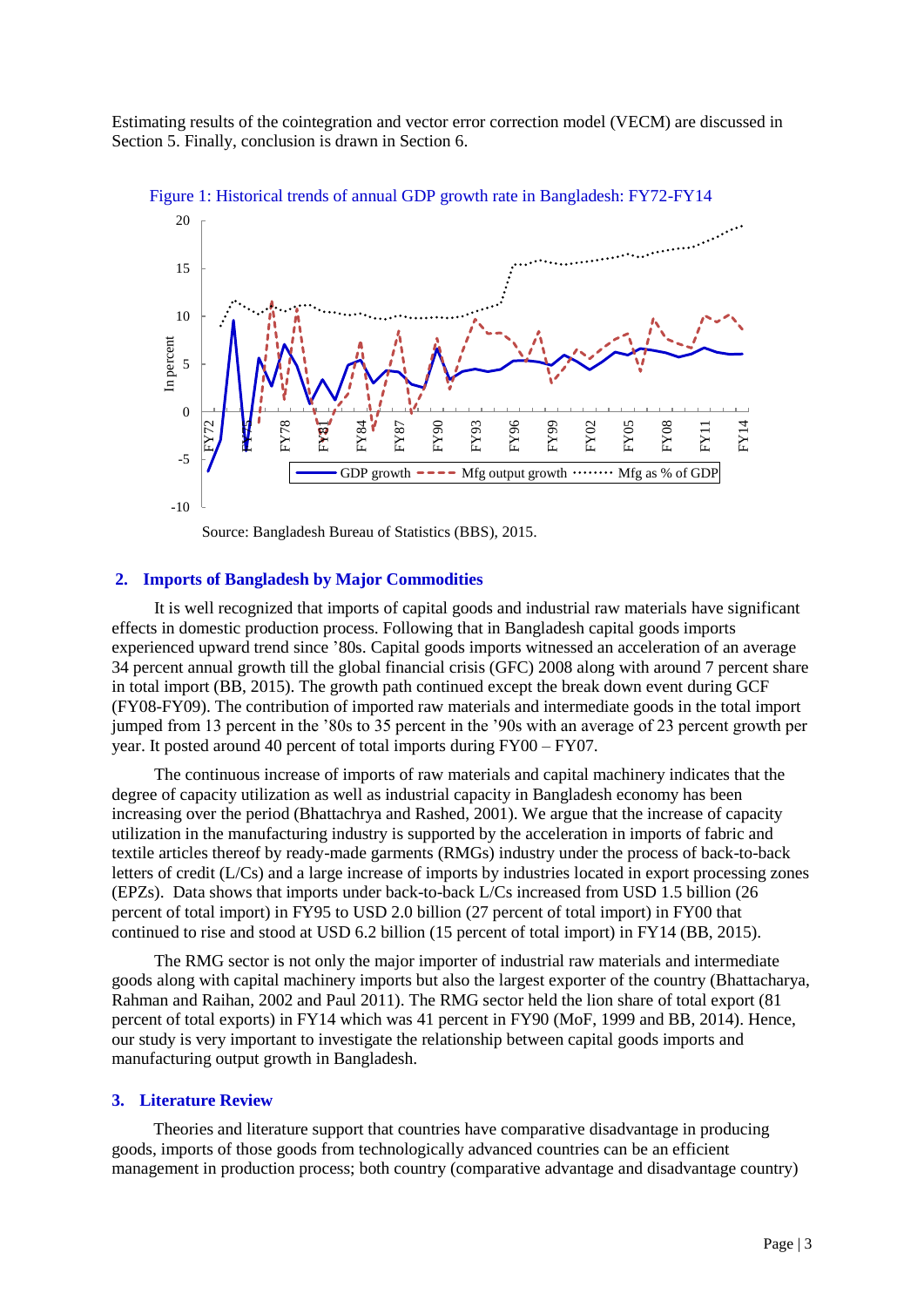can be benefited from the trade (Rcardo, 1817). In particular, there has been an extensive discussion in the existing literature that countries those have comparative disadvantages in producing capital goods, accelerating domestic manufacturing output by capital goods imports from aboard (Thangavelu and Rajaguru, 2004, Awokuse, 2007 and Awokuse, 2008).

Since the main objective of this study is to examine whether capital goods imports promote manufacturing output growth for Bangladesh, our attempts to focus most relevant works on this area. Using a panel dataset of a sample of manufacturing firms for the period 1977-87, Hassan (2000) finds a positive impact of imported technology and capital goods on manufacturing output in India. Veeramani (2009) tests the impact of imported intermediate and capital goods on economic growth by using disaggregated trade data for a large number of high income and low income group countries. This paper finds that higher productivity is associated with imports that leads to a faster growth rate on per capita income and vice versa. Uğur (2008) tests for causality between various categories of imports (imports of investment goods, raw materials, consumption goods and other goods) and GDP growth in Turkish economy. He discovers a bidirectional relationship between GDP and imported investment goods, and raw materials while there is a unidirectional relationship between GDP and imported consumption goods and other goods. Herrerias and Orts (2011) find that the rate of capital accumulation and the relative proportion of foreign capital goods over domestic capital goods used in the domestic production processes contribute to accelerate Chinese GDP growth and per capita income.

While studies on export-led growth are numerous, there has a small set of researches on imports and economic growth in Bangladesh but the results are inconclusive. Most focused studies are reviewed in this section. Dawson (2006) by using annual data for the period 1973-2003, discovers exports cause GDP to grow fast but imports cause negatively. Here pre and post reforms regimes of the country did not consider separately. Almost same result is observed in the study of Hossain, Haseen and Jabin (2009) for the period 1973-2008. Their findings explore that in long-run exports significantly promote imports. Paul (2011) also finds very similar outcomes in a study where he employs annual data of exports, imports and GDP growth rate for the period 1979-2010. This study finds a long term relationship between export and GDP growth but do not find any evidence between imports and output growth.

Likewise, Mamun and Nath (2005) work on Bangladesh economy. Their Engel-Granger casualty test finds unidirectional casualty from exports to GDP growth for the period 1976Q1– 2003Q4 but could not find any impact of industrial production on GDP. Sultan, P. (2008) finds a cointegration long-run relationship between GDP and industrial value added. Using quarterly data for the period 1974-1985, Hossain (1995) estimates manufacturing production function by applying simple OLS. The estimated results show that real expenditure which is proxy of imported capital goods and private sector credit has a positive impact on manufacturing output.

Most studies conclude as that export promotes economic growth in Bangladesh, imports do not so. There have major shortcomings: selecting inappropriate variable, badly chosen samples, and dearth of suitable methodologies. Many studies overlook pre and post liberalized regime in selecting samples (Dawson, 2006; Sultan, P., 2008). Some studies use the IIP to proxy of GDP (Hossain, 1995) which is inappropriate for a country like Bangladesh. However, it has yet to be found any time series analysis that focuses on the relationship between capital goods imports and manufacturing output growth in Bangladesh. Because typically of theoretical relationship between imports and economic growth tends is more complicated than that directly be observed in the relationship between exports and economic growth. This paper attempts to fill this gap.

## **4. Data and Methodology**

Following the objective of our study examine the existence of a long-run relationship among manufacturing output and imports of capital goods in Bangladesh economy. Thus, our interest variables are manufacturing output, and imported capital goods and raw materials. We also include exchange rate as an exogenous variable as demand for imports is sensitive to the fluctuation of exchange rates and to remove omitted variable bias. Hence, the model is developed as: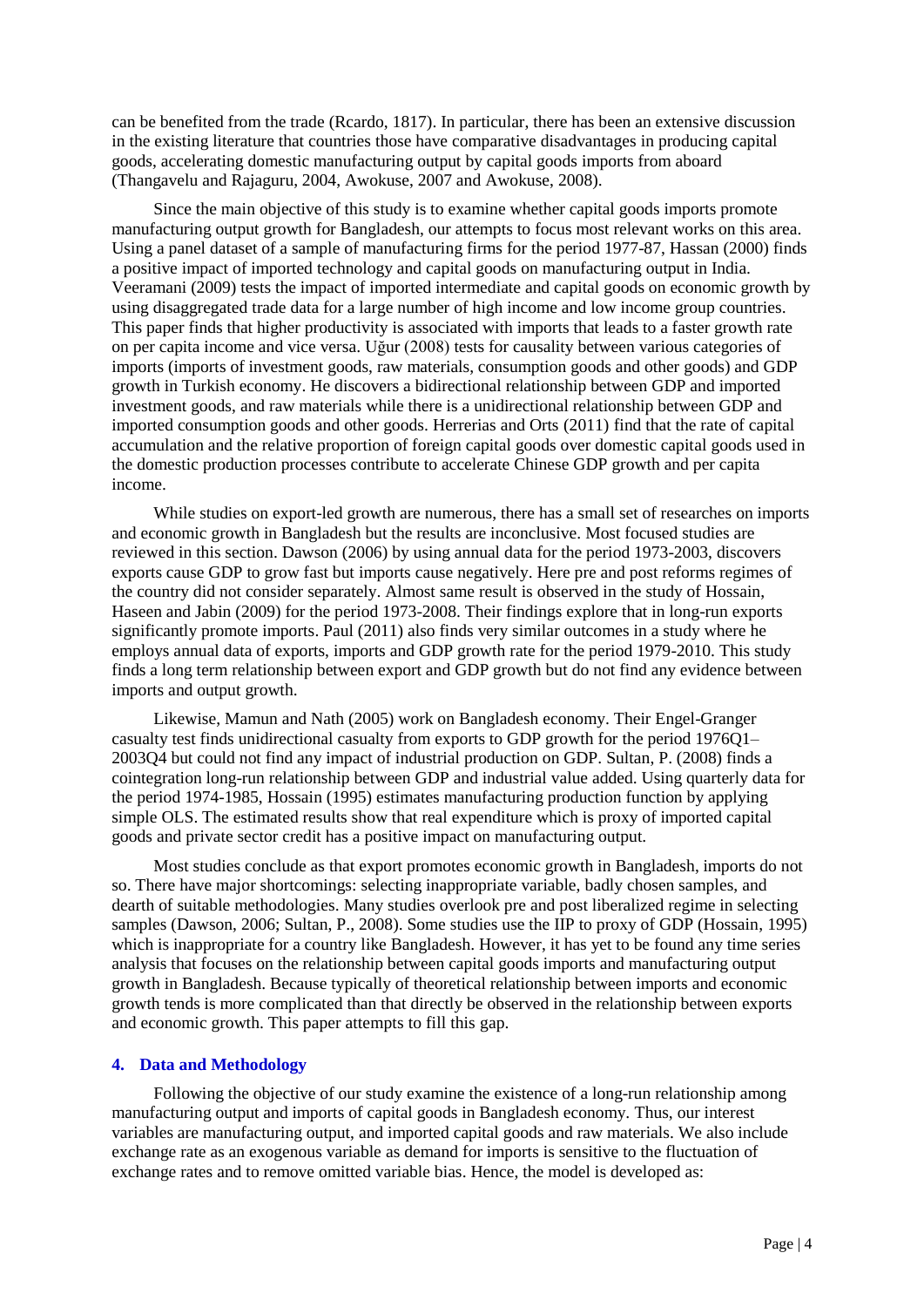$$
Y = f(M, E) \tag{1}
$$

Where, Y denotes manufacturing output in GDP, M is imports of capital goods, and E is the exchange rate defined with respect to foreign currency. In our study we use exchange rate, i.e. amount of local currency against per unit US Dollar. Thus an increase in E means deprecation of local currency. Theoretically, we find that if local currency depreciates then exports increase and imports fall. In empirical literatures, it is widely acknowledged that imports play a central role in the countries whose manufacturing base is built on export oriented industries (Esfahani, 1991; Serletis, 1992; Riezman et. al, 1996; Liu et. al., 1997). Following that, statistically we observe that more than half of total imports in Bangladesh are capital machineries and raw materials that are mostly the fuel of manufacturing industries. Hence, imports are relatively less sensitive with deprecation of Bangladeshi Taka and if local currency depreciates, gross output rises through the channel of increasing exports. Therefore, expected signs for both the coefficients of M and E in equation 1 are positive.

Following equation 1, we develop the reduced form of the error correction equation that is to be estimated as follows,

$$
\Delta (Ln Y_t) = \alpha + \sum \beta_1 \Delta (Ln M_t) + \sum \beta_2 \Delta E_t + \varepsilon_t
$$
\n(2)

Where, t=1,...T,  $\varepsilon_t$  is the white noise error term.  $\alpha$  is the constant term, and  $\beta_i$  (i = 1 and 2) denotes estimated parameters.

To estimate the equation we take annual data of the variables of manufacturing output (Y), imports of capital goods and industrial raw materials (M) and exchange rate (E, Bangladeshi Taka against per unit of USD). We consider natural log for the variable Y and M, where, exchange rate is in normal form. For sample selection, we capture the period from FY85 to FY14. The series of data are collected from Bangladesh Bureau of Statistics (BBS) and Bangladesh Bank (BB).

There are two important reasons to start the dataset in FY85. First, during the immediate years of the independence of Bangladesh in 1971, most of economic policies were concerned to recover from a war-torn economy along with nationalization processes of banks and manufacturing industries under socialist planning of national economy. In addition, the famine of 1974 (Sen, 1981), political unrest for military coup and the oil-price shocks of 1973 and 1979 led to major macroeconomic disorders in Bangladesh during 1970s (Paul, 2011).

Secondly, in the early '80s, macroeconomic policy regime changed into liberal policies that inclined towards market forces by denationalizing state-owned corporations, by encouraging private sector participation, and by reforming trade policies (Bhattacharya and Titumir, 2001). The undertaken policy reforms forced the economic activities towards up-turn and the economy gained a momentum during the late '80s (Figure1). We also argue that examining the impact of imports of capital goods on manufacturing output requires a relatively liberalized regime. The estimates on the interaction of these variables are likely to be faulty if sample carelessly includes restricted regimes when trade controls were relatively high. Moreover, country's GDP had accounted broadly considering base year 1985-86. Hence, taking into account the facts, we consider the sample period that begins in FY85 and ends in FY14.

In case of time series data, most of macroeconomic variables are characterized by a unit root processes i.e., non-stationary (Nelson and Plosser, 1982). In general, unit root tests precede cointegration test; otherwise, regression of non stationary variables may leads to spurious results. The most commonly used tests are the Augmented Dickey-Fuller (ADF) and Phillips-Perron (PP) tests. However, the PP test has established a t-statistics on the unit root coefficient in a DF regression which corrected for autocorrelation and heteroskedasticity. Maddala and Kim (1998) argue that the DF test does not have serious size distortions, but less influential than the PP test. On the other hand, Choi and Chung (1995) report that for low frequency data like ours, the PP test emerges to be more persuasive than the ADF test. However, we will apply both the PP and ADF methodologies to test unit roots in the variables of the model.

If the variables are found to be  $I(1)$ , i.e., series are stationary at the first difference level. Hence, cointegration test will be pursued. We will apply Johansen approach of cointegration (Johansen, 1988;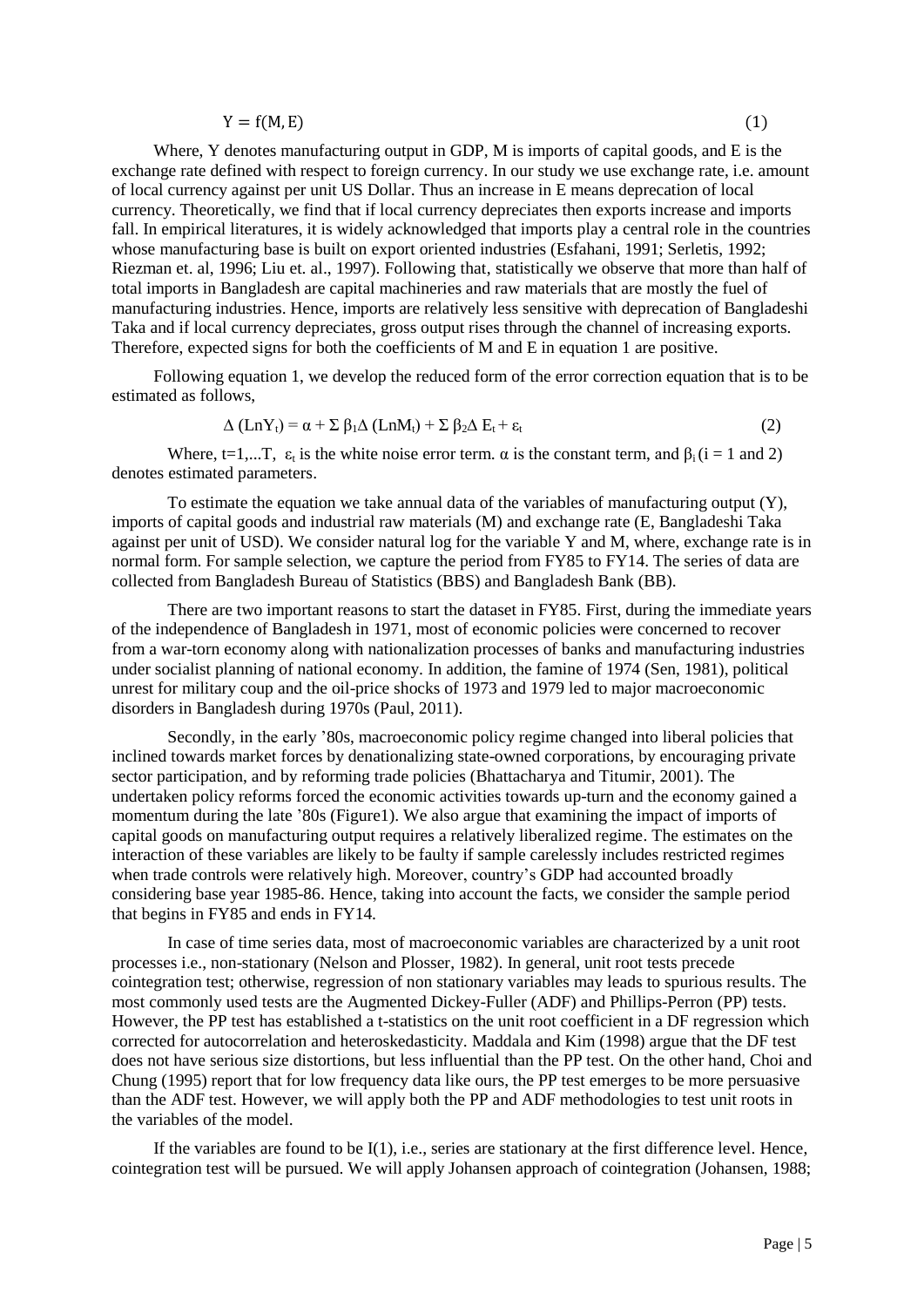Johansen and Juselius, 1990). In our study where the three variables are introduced, the number of the cointegration relation must be less than three if the series are really cointegrated. We will apply both the trace and maximum eigenvalue tests to find out cointegration relationship of the variables in the model to prove the existence of the long-term relationship in the system. If we find cointegration relationship, then we will develop a Vector Error Correction Model (VECM) to estimate cointegration equation in the long term and to analyse short-run dynamics of the variables. Finally, model will be tested with the sequence of miss-specification tests without showing any autocorrelation or normality problems.

## **5. Estimation Results**

## **5.1 Unit Roots Tests**

We see in Panel A of Figure A1 in Appendix, that the variables that we use are most likely to have unit roots in levels. We apply both ADF and PP methods to check stationarity of the variables. The results are presented in Table 1, show that series of manufacturing output (Y), imports of capital goods (M) and exchange rate (E) have unit roots in level. However, in first differences of the variables, both the ADF and PP tests statistics reject unit roots and thus the variables are integrated of order one, i.e., I(1); the variables now qualify to examine cointegration.

## Table 1. Unit root tests for the variables- manufacturing output, imported capital goods and exchange rate

| Variable | Augmented Dickey-Fuller (ADF) test |         |                        | Phillips-Perron (PP) test |             |         |                         | Integration             |         |
|----------|------------------------------------|---------|------------------------|---------------------------|-------------|---------|-------------------------|-------------------------|---------|
|          | In level                           |         | In first difference    |                           | In level    |         | In first difference     |                         | remarks |
|          | Model A                            | Model B | Model A                | Model B                   | Model A     | Model B | Model A                 | Model B                 |         |
| LnY      | 3.31                               | $-1.03$ | $-3.14$                | $-4.16$                   | 2.48        | $-0.94$ | $-3.34$                 | $-4.28$                 | I(1)    |
|          | (1.00)                             | (0.92)  | $(0.03)$ <sup>**</sup> | $(0.01)$ <sup>***</sup>   | (0.92)      | (0.93)  | $(0.02)$ <sup>**</sup>  | $(0.01)$ <sup>***</sup> |         |
| LnM      | $-1.13$                            | $-3.01$ | $-4.93$                | $-4.99$                   | $-3.05$     | $-2.68$ | $-10.10$                | $-13.96$                | I(1)    |
|          | (0.69)                             | (0.15)  | ***<br>(0.00)          | ***<br>(0.00)             | $(0.04)$ ** | (0.25)  | ***<br>(0.00)           | $(0.00)$ <sup>***</sup> |         |
| E        | 0.41                               | $-3.16$ | $-5.57$                | $-5.48$                   | 0.52        | $-2.12$ | $-4.80$                 | $-4.20$                 | I(1)    |
|          | (0.98)                             | (0.11)  | ***<br>(0.00)          | ***<br>(0.00)             | (0.98)      | (0.52)  | $(0.00)$ <sup>***</sup> | $(0.01)$ <sup>**</sup>  |         |

Note: Model A includes intercept, and Model B includes both intercept and trend.

The null hypothesis states that the variable has a unit root.

p-values shown in the parenthesises following each adjusted t-statistics.<br>\*, \*\*, \*\*\*\* denote the significance of the statistics at 10%, 5% and 1% levels respectively.

Source: Bangladesh Bureau Statistics (BBS) and Bangladesh Bank (BB), 2015.

## **5.2 Cointegration and Vector Error Correction Estimation**

There are five options in the Johansen cointegration test (Johansen, 1995). Of these five, Option 3 has intercept in both cointegrating equations (CE) and tests VAR without trend in CEs, and Option 4 has intercept and trend in CE but no intercept in VAR under the assumption for linear deterministic trend in data. In our study, the data as presented in Figure A1 in Appendix shows that all the series used in the study have nonzero means and liner deterministic and stochastic trends, which allow us to use Options 3 and 4.

Before testing for cointegration, optimal lag length is required. For determining the lag length, the most common procedure is to estimate an unrestricted VAR with the variables and is to use the Akaike information criterion (AIC) or Schwartz Bayesian criterion (SBC). In this paper, we consider the AIC which suggests two lags for all variables to get the robust result (Table A1 in Appendix).

Table 2 displays the result of Johansen cointegration test. Both the trace and maximum eigenvalue tests exhibit an evidence of one cointegration relationship among the variables under the Option 3 whereas only trace test accords one cointegration relationship among the variables under Option 4. Following that we conclude that there is a long-run equilibrium relationship between manufacturing output, imports of capital goods and exchange rate.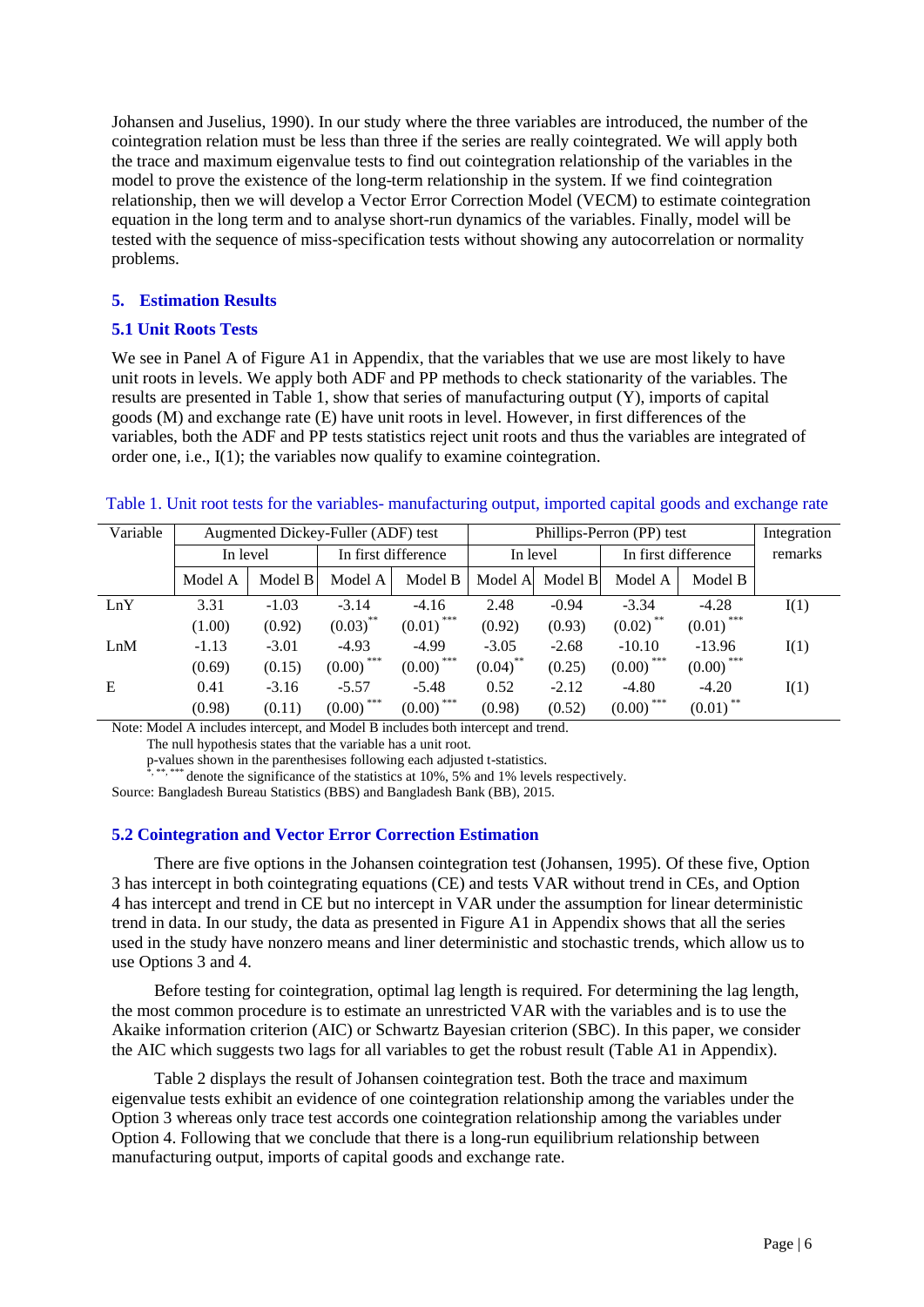|                                | Test indicator              | Option 3       |                |           | Option 4       |       |          |
|--------------------------------|-----------------------------|----------------|----------------|-----------|----------------|-------|----------|
|                                |                             | $\lambda$ Stat | CV <sub></sub> | <b>CE</b> | $\lambda$ Stat | CV    | СE       |
| $\lambda_{\text{trace}}$ tests | $H_0: r = 0$ $H_A: r > 0$   | 30.46          | 29.80          |           | 49.17          | 42.92 |          |
|                                | $H_0: r \le 1$ $H_A: r > 1$ | 8.14           | 15.49          | 0         | 24.06          | 25.87 | $\theta$ |
| $\lambda_{\text{max}}$ tests   | $H_0: r = 0$ $H_A: r = 1$   | 22.32          | 21.13          |           | 25.11          | 25.82 | $\theta$ |
|                                | $H_0: r = 1$ $H_A: r = 2$   | 9.93           | 14.26          |           | 17.54          | 19.39 | $\theta$ |

#### Table 2: Johansen Cointegration Tests

Note: The  $\lambda_{\text{trace}}$  and  $\lambda_{\text{max}}$  are estimated as per Johansen (1988) and Johansen and Juselius (1990).

CV indicates critical values calculated for the 5 percent significance level.

CE stands for number of cointegration equation.

r denotes for the rank of the matrix, which indicates the number of the CE between the variables.

 $H<sub>O</sub>$  and  $H<sub>A</sub>$  indicate the null and alternative hypotheses respectively.

Option 3 includes an intercept without trend in the CE and the test VAR, whereas Option 4 includes an intercept and a trend in the CE without any trend in the VAR.

The  $\lambda_{\text{trace}}$  and  $\lambda_{\text{max}}$  test statistics under both models are calculated by allowing for linear deterministic trends in data. Source: Bangladesh Bureau Statistics (BBS) and Bangladesh Bank (BB), 2015

Following equation 2 and using VEC model we find the estimated cointegrating equation is given in equation 3 and detail is attached in Table 3. The model supports all diagnostic tests that there is no either autocorrelation or normality problem in the model (Table A2 and A3 in Appendix).

Cointegrating equation:

$$
LnY_{(t-1)} = 0.62 LnM_{(t-1)} + 0.02 E_{(t-1)} + 4.61
$$
\n(3)

The cointegrating equation illustrates positive relationship between imports of capital goods and manufacturing output in the long run which is statistically significant at the 1 percent level. However, the coefficient of exchange rate appears positive sign in the cointegrating equation but insignificant that indicates that there is no long-run relationship between exchange rate and manufacturing output.

In the short-run dynamics, the error correction term (top of Table 3) on the regression with first difference manufacturing output possess a negative sign and significant at the 1 percent level, addressing the adjustment behaviour of manufacturing output if by any means the long-run equilibrium relationship is stunned. In this part, the coefficient of the first difference imports of capital goods appear positive sign but insignificant, suggesting that in the short run imports of capital goods are weakly exogenous in the relationship of the model. Exchange rate is also insignificant in the shortrun error correction dynamics.

Although, there is a long-run relationship between manufacturing output and imports of capital goods, the error correction model suggests that it is only manufacturing output performs to adjust any disequilibrium once the system is shocked; imports of capital goods and exchange rate do not so. The value of the coefficient of the first-differentiated manufacturing output (-0.1150) indicates that only 11.50 percent of the last year's disequilibrium is corrected current year and that requiring 8.7 years to bringing the system into the steady state once it distorted.

In the VEC model, the short-run interaction shows that only the coefficient of first-differenced imports of capital goods in the first differenced exchange rate equation is positive and statistically significant at the 5 percent level. The causes might be that the increase in imports demand of capital goods leads to push up foreign exchange demand and consequently, domestic currency becomes weak against foreign exchange and thus domestic currency depreciates. Noted that, exchange rate in Bangladesh is measured as an amount of Bangladeshi Taka against per unit of US dollar.

The justification of our findings is embodied as that capital goods and industrial raw materials are imported from technologically advanced countries reasonably at low prices that reduce the cost of production as well as increases scale of industries and productivity of domestic manufacturing industries. The process accelerates manufacturing output and exports. The multiplier effects of exports by receiving foreign exchange further promotes manufacturing output for both domestic and foreign markets as of income effect. Through the channels, Bangladesh manufacturing output grows faster and promotes GDP.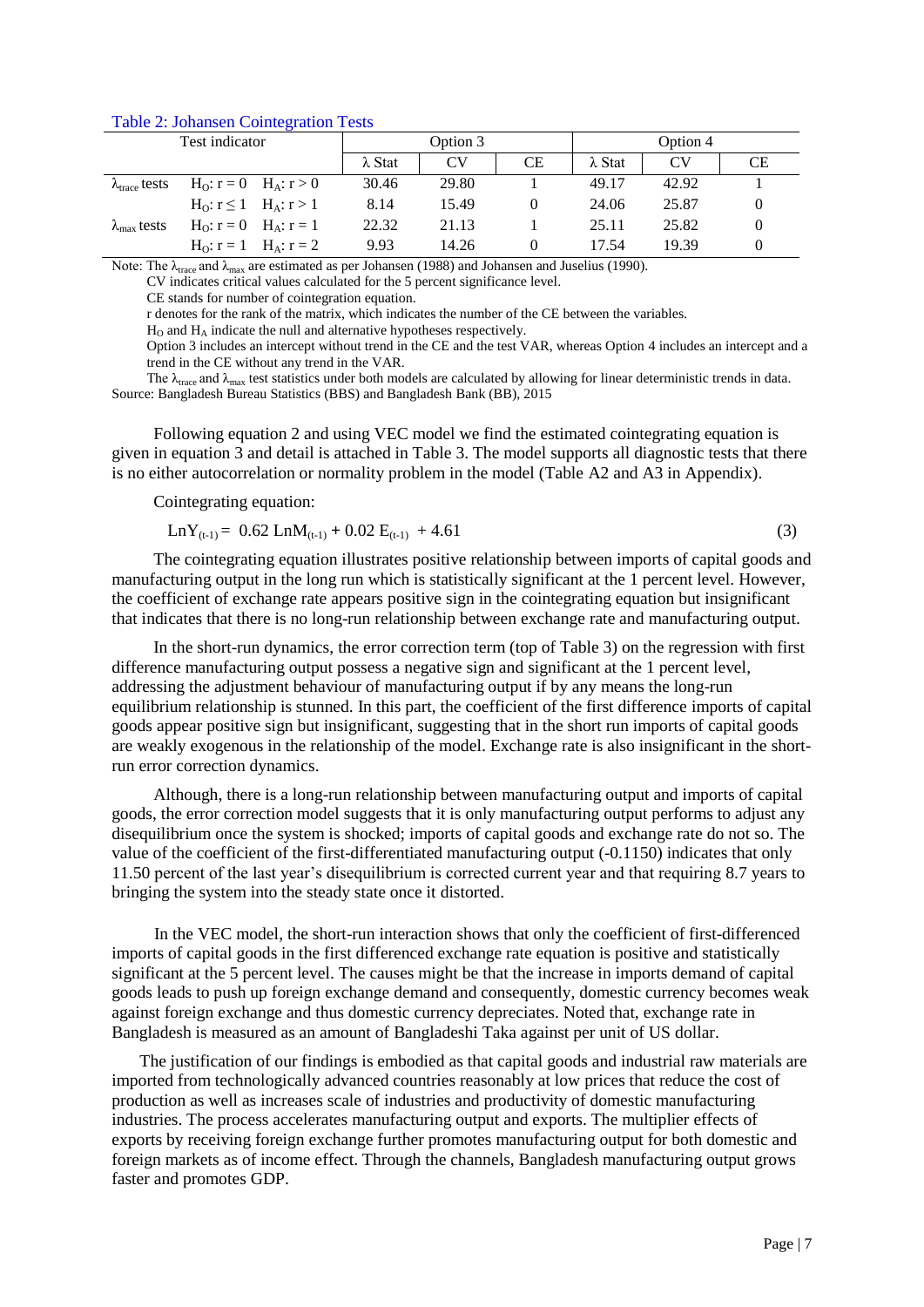| LHS variables $\rightarrow$ | $\Delta Y_{(t)}$                                                                                                                             | $\Delta M_{(t)}$ | $\Delta E_{(t)}$ |  |  |  |  |
|-----------------------------|----------------------------------------------------------------------------------------------------------------------------------------------|------------------|------------------|--|--|--|--|
| Regressors:                 |                                                                                                                                              |                  |                  |  |  |  |  |
| ecm $(t-1)$                 | $-0.11\overline{50}^{***}$                                                                                                                   | 0.0971           | $-3.3932$        |  |  |  |  |
|                             | (0.0326)                                                                                                                                     | (0.1423)         | (2.0657)         |  |  |  |  |
| $\Delta Y_{(-1)}$           | 0.166551                                                                                                                                     | 0.478108         | $-19.71829$      |  |  |  |  |
|                             | (0.20876)                                                                                                                                    | $-(0.90978)$     | (13.2055)        |  |  |  |  |
| $\Delta Y_{(-2)}$           | 0.016217                                                                                                                                     | 0.229360         | 4.628566         |  |  |  |  |
|                             | (0.17931)                                                                                                                                    | (0.78144)        | (11.3426)        |  |  |  |  |
| $\Delta M_{(-1)}$           | 0.045916                                                                                                                                     | 0.016576         | 6.464499**       |  |  |  |  |
|                             | (0.04153)                                                                                                                                    | (0.18100)        | (2.62720)        |  |  |  |  |
| $\Delta M_{(-2)}$           | 0.040486                                                                                                                                     | $-0.123966$      | $-0.313792$      |  |  |  |  |
|                             | (0.03782)                                                                                                                                    | (0.16482)        | (2.39242)        |  |  |  |  |
| $\Delta E_{(-1)}$           | $-0.004357$                                                                                                                                  | $-0.013379$      | 0.149803         |  |  |  |  |
|                             | (0.00320)                                                                                                                                    | (0.01394)        | (0.20240)        |  |  |  |  |
| $\Delta E_{(-2)}$           | $-0.000543$                                                                                                                                  | $-0.007047$      | $-0.456191$      |  |  |  |  |
|                             | (0.00288)                                                                                                                                    | (0.01256)        | (0.18233)        |  |  |  |  |
| $\mathsf{C}$                | $0.084964***$                                                                                                                                | $0.241919***$    | 2.959607**       |  |  |  |  |
|                             | (0.02257)                                                                                                                                    | (0.09836)        | (1.42773)        |  |  |  |  |
| $R^2$                       | 0.49                                                                                                                                         | 0.21             | 0.46             |  |  |  |  |
|                             | Cointegrating equation: ect <sub>(t)</sub> = LnY <sub>(t-1)</sub> - 0.62 <sup>***</sup> LnM <sub>(t-1)</sub> - 0.02E <sub>(t-1)</sub> - 4.61 |                  |                  |  |  |  |  |
| (0.1396)<br>(0.0119)        |                                                                                                                                              |                  |                  |  |  |  |  |

### Table 3: Vector Error Correction Estimates

Note: \*,\*\* and \*\*\* refer that coefficients are significant at the 10 percent, 5 percent and 1 percent level respectively. Values in parentheses against each coefficient indicate standard errors.

"Δ" stands for first-order difference operator.

"ect" stands for error correction term and "ecm" is error correction model.

Figures in parenthesises are standard errors.

Source: Bangladesh Bureau Statistics (BBS) and Bangladesh Bank (BB), 2015

### **6. Conclusion**

In this article, we examine time series evidence of the impact of capital goods imports on manufacturing output growth in Bangladesh. Following the Johansen cointegration approach, we observe that there exists a long-run equilibrium relationship among these variables. By applying the VEC model, the estimated equation shows that in the long run imports of capital goods greatly promote manufacturing output growth in Bangladesh, but this relationship does not hold in the short run. The possible interpretation stands out that capital goods take a fair amount of time to make the production process commence. Hence, we hypothesize that the manufacturing industry in Bangladesh requires capital goods and raw materials to import to continue its production in order to meet both domestic and foreign demand.

We recommend that export diversification and promotion policies along with the development of infrastructure, energy and power supply are foremost policy priorities to policymakers for rapid and sustainable economic growth in Bangladesh. The result of this study suggests greater opening up of the economy, and financial liberalization to enforce greater integration of financial market segments and market resilience to encourage private investment. The strategy requires much more attention of the central bank to liberalize the policy rate and exchange rate channels. This finding has policy implications not only for Bangladesh, but also for other developing economies that desire to grow fast and aiming to sustain for a long term growth.

Finally, this paper raises an additional question such as: how to estimate the imports demand function for Bangladesh? These issues are left for future research.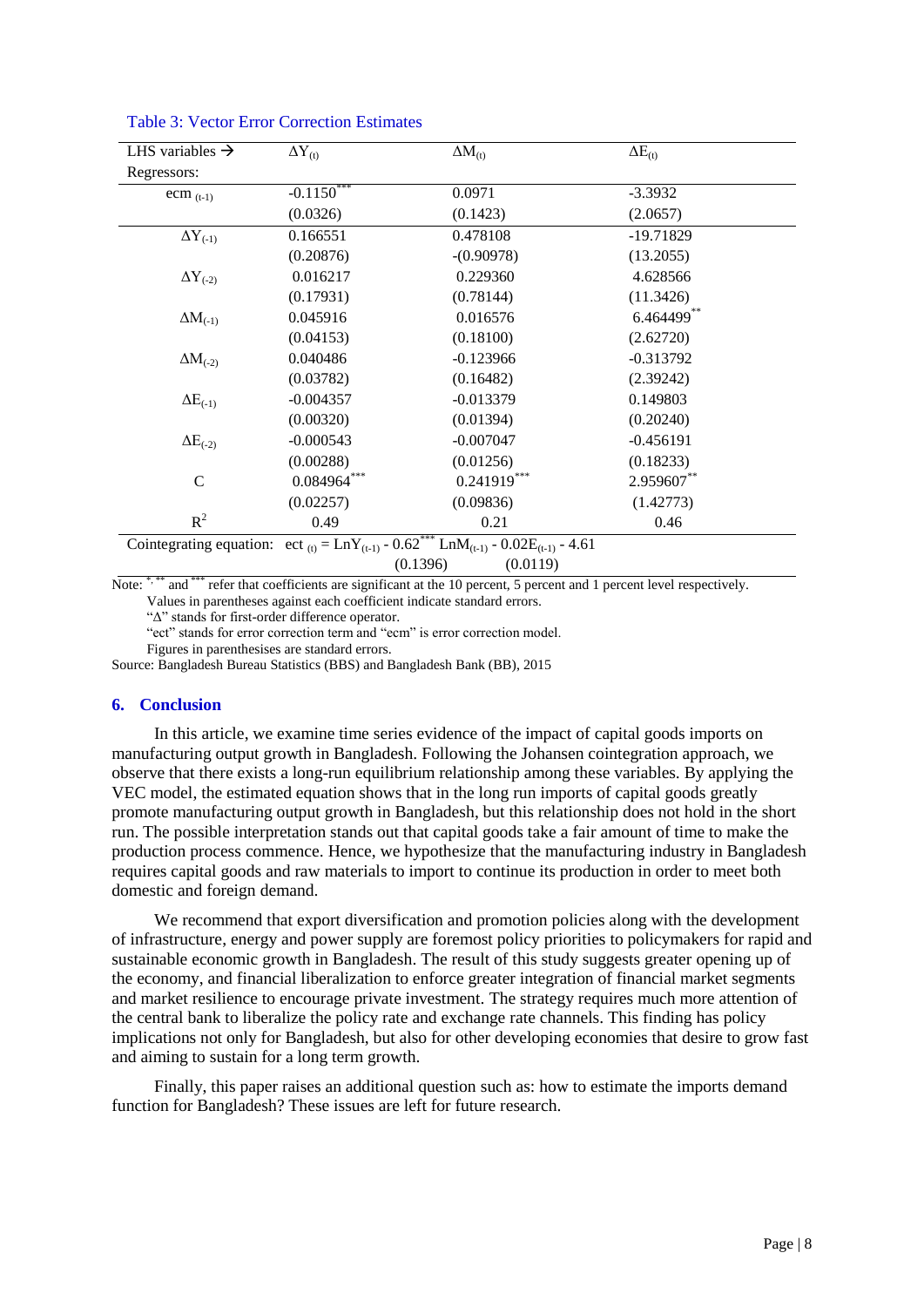### **References**

- Awokues, T.O. (2007). Causality between exports, imports, and economic growth: Evidence from transition economies. *Economic Letters* 94, pp.389-395.
- Awokues, T.O. (2008). Trade openness and economic growth: is growth export-led or import-led? *Applied Economics* 40, pp.161-173.
- BB (2000-2015). *Annual Report* (different issues). Dhaka: Bangladesh Bank (BB)
- BB (June 2015). *Economic Trends*. Dhaka: Bangladesh Bank (BB)
- BBS (2015). *National Accounts Statistics*. Dhaka: Bangladesh Bureau of Statistics (BBS)
- Bhattacharya, D., Rahman, M., and Raihan, A. (2002). Contribution of the RMG Sector to the Bangladesh Economy. *Central for Policy Dialogue (CPD),* Dhaka; Paper-50.
- Bhattacharya, D. and Titumir, R.A.M. (2001). Bangladesh's Experience with Structural Adjustment: Learning from a Participatory Exercise. *Central for Policy Dialogue (CPD), Dhaka*.
- Cheung, Y.W., & Lai, K.S. (1993). Finite sample sizes of Johansen's likelihood ratio tests for cointegration. *Oxford Bulletin of Economics and Statistics.* Vol 55, pp. 313-328
- Choi, I., & Chung, B. S. (1995). Sampling Frequency and the Power of Tests for a Unit Root: A Simulation Study. *Economics Letters,* Vol 49, pp.131-136
- Dawson, P.J. (2006). The Export-income Relationship and Trade Liberalization in Bangladesh. *Journal of Policy Modeling*. Vol 28, pp. 889-896
- Dicky, D.A., & Fuller, W.A. (1979). Distribution of the Estimates for Autoregressive Time Series with a Unit Roots. *Journal of the American Statistical Association*, Vol. 47, Issue 366, pp.427- 431
- Dicky, D.A., & Fuller, W.A. (1981). Likelihood Ratio Statistics for Autoregressive Time series with a Unit Roots. *Econometrica,* Vol. 49, no 4, pp. 1057-1072
- Esfahani, H.S. (1991). Exports, Imports and Economic Growth in Semi-Industrialized Countries. *Journal of Development Economics.* Vol 35, pp. 93-116.
- Golder, B. and Kumari, A. (2003). Import Liberalization and Productivity Growth in Indian Manufacturing Industries in the 1990s. *The developing Economics.* XLI-4 (December 2003), pp.436-60.
- Hasan, R. (2000). The Impact of imported and domestic technologies on productivity: Evidence from Indian Manufacturing Firms. *East-West center Working Papers*. Economics Series, No. 6 (September 2000).
- Herrerias, J. M. and Orts, V. (2013). Capital goods imports and long-run growth: Is the Chinese Experience relevant to Developing Countries? *Journal of Policy Modeling*. Vol. 35 (5), pp. 781- 797.
- Hossain, M. A. (1995). *Inflation, Economic Growth and Balance of Payments in Bangladesh*. Dhaka, Bangladesh: The University Press Limited. Pp.189-195
- Hossain, M.A., Haseen, L. & Jabin, N. (2009). Dynamics and Causality among Exports, Imports and Income in Bangladesh. Bangladesh Development Studies, vol 32, no. 2, pp. 101-113
- Hsiao Frank, S.T. and Hsiao Meichu, W. (2014). *Taiwan in the Global Economy- Past, Present and Future*. [pdf] Available at:
- <https//www.colorad.edu/Economics/mcguire/workingpaper/Taiwan-GlobalEconomy.pdf>
- IMF (2010-2015). *World Economic Outlook*. Washington, USA: International Monetary Fund (IMF).
- Islam, M.N. (1998). Export Expansion and Economic Growth: Testing for Cointegration and Causality. *Applied Economics*, Vol 30, pp.415-425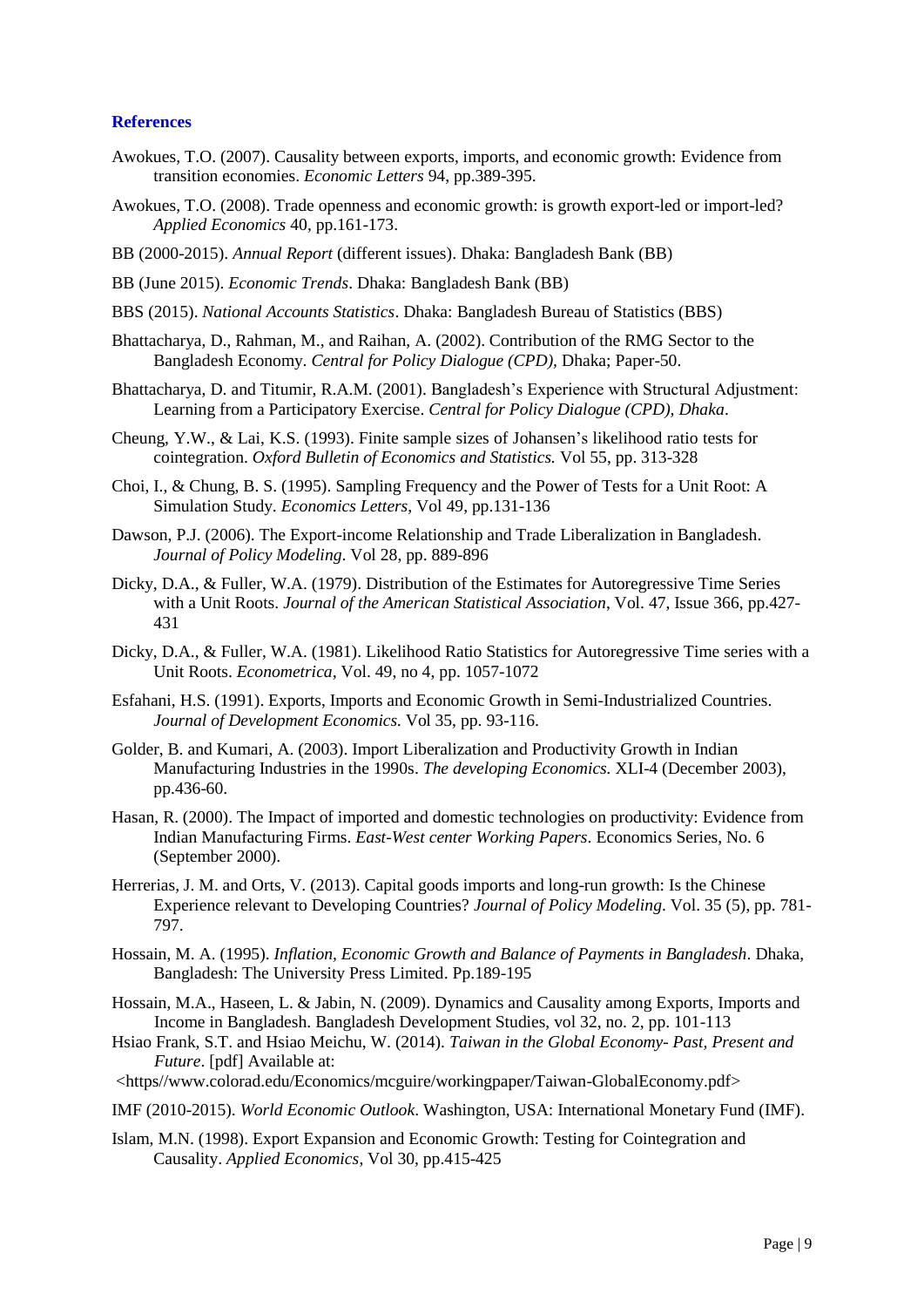- Johansen, S. (1988). Statistical analysis of cointegration vectors. *Journal of Economic Dynamics and Control*. Vol 12, pp. 231-254
- Johansen, S., & Juselius, K. (1990). Maximum likelihood estimation and inference on cointegration with application to the demand for money. *Oxford Bulletin of Economics and Statistics*. Vol 52, pp.169-209.
- Liu, X., H. Song, P. Romilly (1997). An Empirical Investigation of The Causal Relationship Between Openness and Economic Growth in China. *Applied Economics,* Vol 29, pp.1679- 1686
- Maddala, G.S., & Kim, I.M (1998). Unit Roots, Cointegration, and Structural Change. *Cambridge University Press*.
- Mamun, K.A.A and Nath, H.K. (2005). Export-led Growth in Bangladesh: A Time Series Analysis. *Applied Economics Letter*, Vol 12, pp.361-364.
- Mazumder, J. (2001). Imported Machinery and Growth in LDCs. *Journal of Development Economies*, 65, pp. 209-224.
- Mondal, W. (2000). Privatization and the Growth of Entrepreneurship in Bangladesh. *International Journal of Commerce and Management*. Vol 10, no. 2, pp. 60-74.
- MoC (2012). *Industrial Policy Order (IPO), 2012-2015*. Dhaka: Ministry of Commerce (MoC), Government of the Peoples Republic of Bangladesh Government
- MoF (1995-2014). *Bangladesh Economic Review*. Dhaka: Finance Division, Ministry of Finance (MoF), Government of the Peoples Republic of Bangladesh Government
- MoP (2011). *The Sixth Five Year Plan (FY2011-FY2015)*. Dhaka: General Economics Division, Planning Commission, Ministry of Planning (MoP), Government of the Peoples Republic of Bangladesh Government
- Muktada, M. (2014). Challenges of Price Stability, Growth and Employment in Bangladesh: The Role of the Bangladesh Bank. *International Labour Organization (ILO),* Zeneva, Switzerland.
- Nelson, C., & Plosser, C. (1982). Trends and Random Walks in Macroeconomic Time Series: Some Evidence and Implications. *Journal of Monetary Economics*. Vol 10, pp. 130-62
- Paul Biru P. (2011a). Modelling Economic Growth in Bangladesh and the Role of Market Economy. *International Journal of Economics Issues*, Vol 4, No. 1, pp. 1-11.
- Paul Biru P. (2011b). Revisiting Export-Led Growth for Bangladesh: A Synthesis of Cointegration and Innovation Accounting. *International Journal of Economics and Finance*, Vol 3, No. 6, November 2011.
- Pesaran B. & Pesaran M.H. (2009). Time Series Econometrics using Microfit 5.0. *Oxford University Press*.
- Pesaran, M.H., & Shin, Y. (1998). Generalized Impulse Response Analysis in Linear Multivariate Models. *Economic Letters,* Vol. 58. Pp. 17-29.
- Phillips, P. C., & Perron, P. (1988). Testing for a Unit Root in Time Series Regression. *Biometrika*. Vol.75(2), pp. 335-46.
- Ricardo, David (1817). *On the Principles of Political Economy and Taxation*. 1st ed. London: John Murray, pp. 146-185
- Riezman, G. R., C.R. Whiteman, P.M. Summers (1996). The Engine of Growth or Its Handmaiden? A Time Series Assessment of Export-led Growth. *Empirical Economics.* Vol 12, pp. 77-110.
- San, G. and Huang, Y. (2010). Innovation, Performance and Capital Investment: A Causal Analysis of Taiwan's High-Tech and Non-High-Tech Industries. *Journal of International and Global Economic Studies*, vol 3, no. 1, pp. 25-40.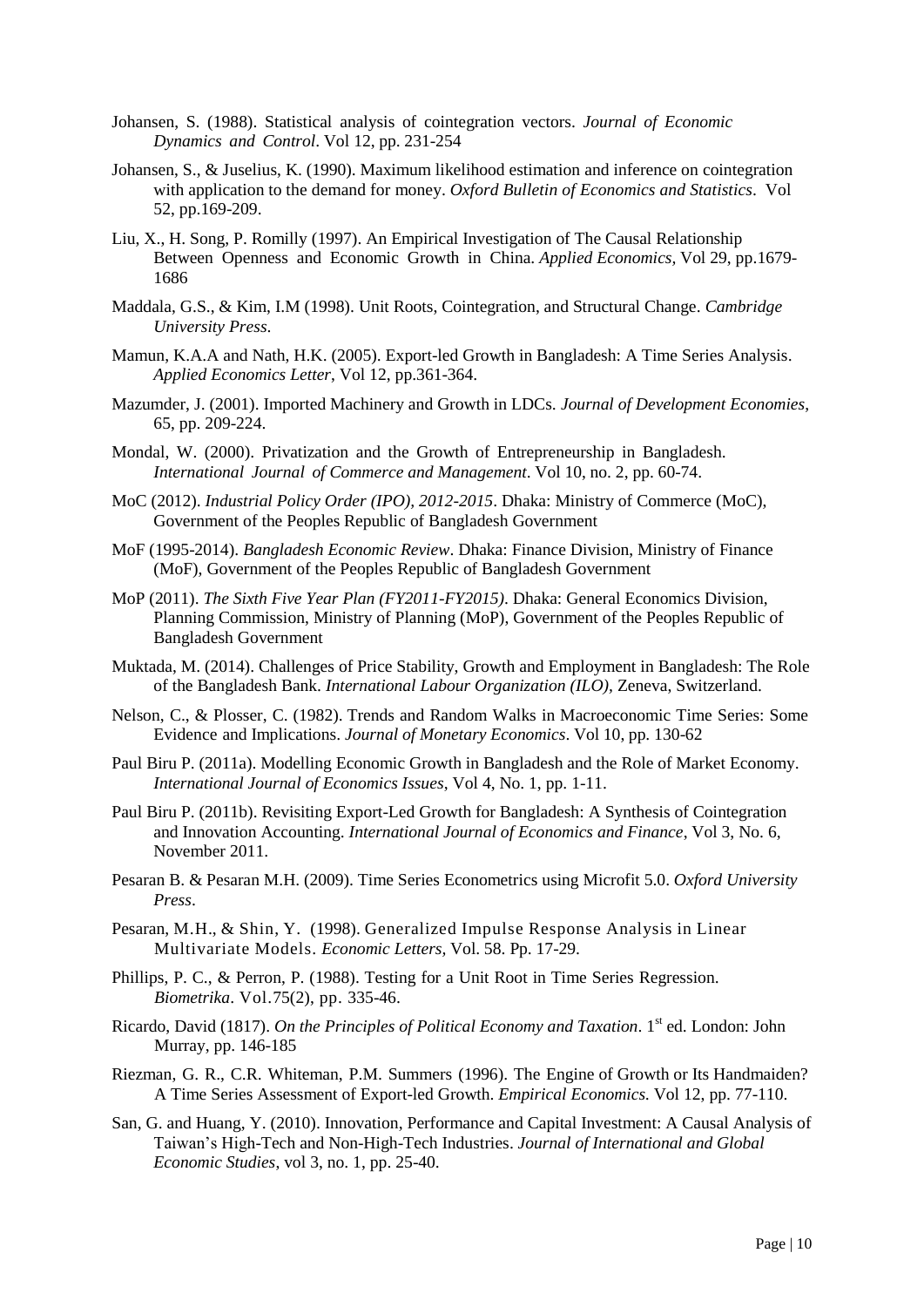- Sen, A (1981). *Famine in Bangladesh. Poverty and Famines: An Essay on Entitlement and Deprivation*. London: Oxford University Press.
- Serletis, A. (1992). Export Growth and Canadian Economic Development. *Journal of Development Economics.* Vol 38, pp. 135-145
- Strassner, H. E., Yuskavage, E. R. and Lee, J. (2009). Imported Inputs and Industry Contributions to Economic Growth: An Assessment of Alternative Approaches. *U.S. Department of Commerce,* Bureau of Economic Analysis, Washington, DC.
- Sultan P. (2008), Trade, Industry and Economic Growth in Bangladesh. *Journal of Economic cooperation.* Vol 4, pp. 71-92.
- Thangavelu, S. M. and Rajaguru, G. (2004), Is there an export or import-led productivity growth in rapidly developing Asian countries? A multivariate VAR analysis. *Applied Economics.* vol 36, pp. 1083-1093.
- Uğur, A. (2008). Import and Economic Growth in Turkey: Evidence from Multivariate VAR Analysis. *East-West journal of Economics and Business.* Vol. XI – 2008, pp. 54-75.
- Veeramani, C. (2009). Capital goods imports and economic growth: does the composition of imports matter? *Indira Gandhi Institute of Development Research*.
- Zang, W., and Baimbridge, M. (2011). *Exports, Imports and Economic Growth in South Korea and Japan: A Tale of Two Countries*. Applied Economics. February 2011, iFirst, pp. 1-12.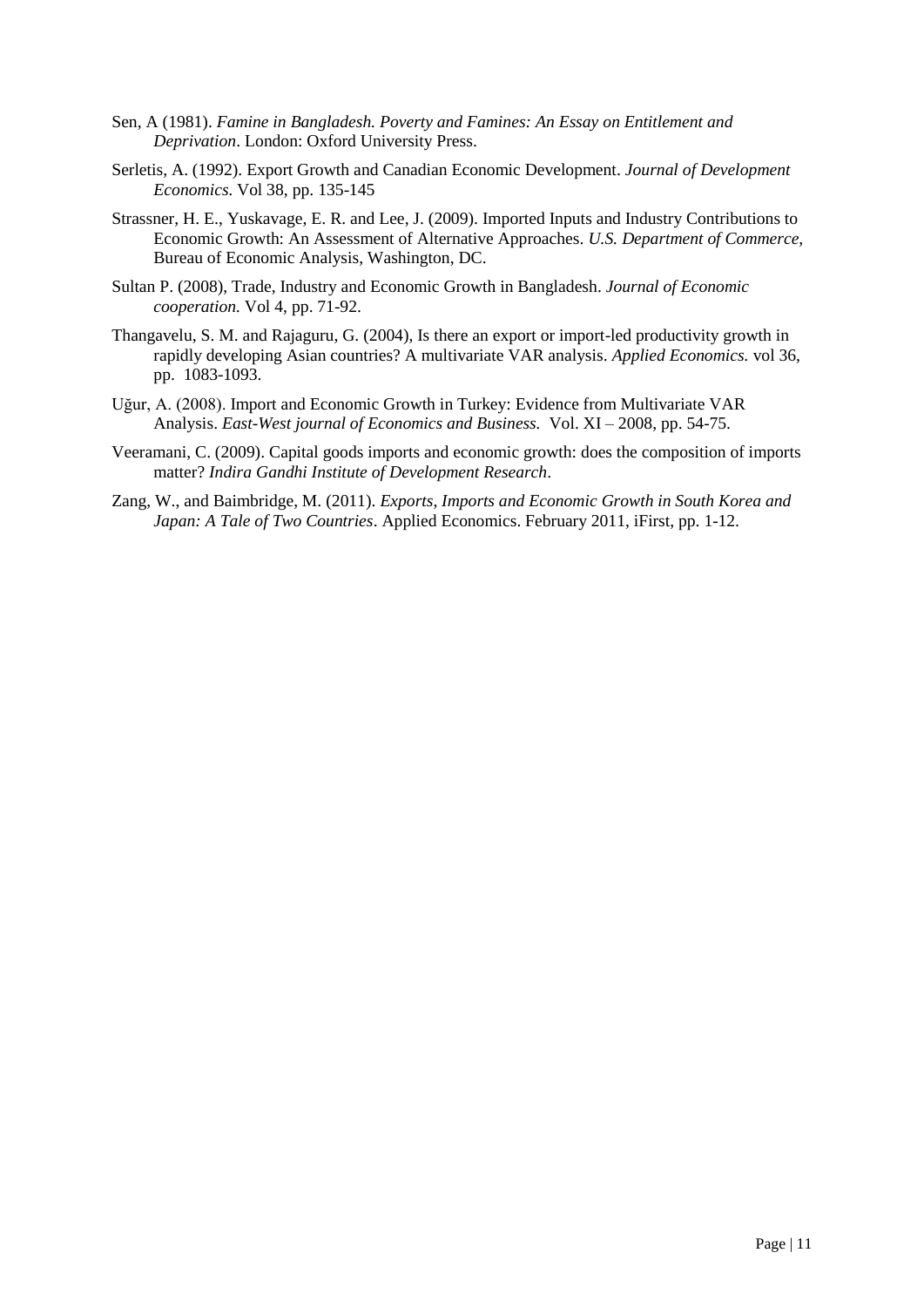

Figure A1: Manufacturing output, imported capital goods and exchange rate movement

Source: Bangladesh Bureau of Statistics (BBS) and Bangladesh Bank (BB), 2015.

Figure A2: Scatter Plots with manufacturing output, Value of imported capital goods and Exchange rate in Bangladesh



Source: Bangladesh Bureau of Statistics (BBS) and Bangladesh Bank (BB), 2015.